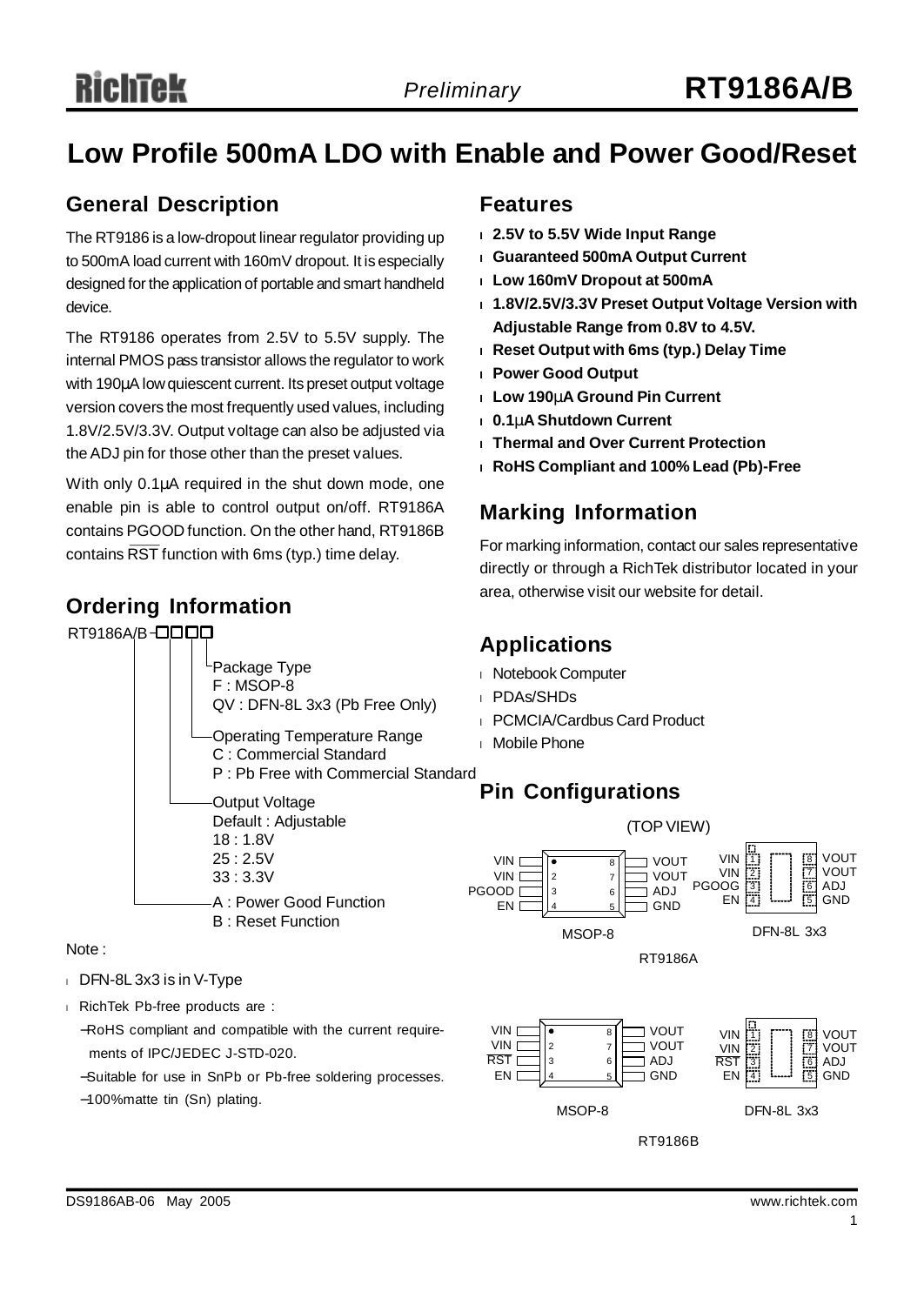### **Pin Description**

| Pin Name     | <b>Pin Function</b>                                                                                                                          |
|--------------|----------------------------------------------------------------------------------------------------------------------------------------------|
| <b>VIN</b>   | Power Input Voltage                                                                                                                          |
| <b>VOUT</b>  | Output Voltage                                                                                                                               |
| <b>GND</b>   | Ground                                                                                                                                       |
| EN           | Chip Enable (Active-High)                                                                                                                    |
| <b>PGOOD</b> | Power Good Indicator. (RT9186A)                                                                                                              |
| RST          | Open-Drain Active-Low Reset Output. Connect a $100k\Omega$ to VOUT to obtain output voltage.<br>In shutdown the RST output is low. (RT9186B) |
| ADJ          | <b>Adjust Output Voltage</b>                                                                                                                 |

### **Typical Application Circuit**



Figure 1. Fixed Voltage Regulator



Figure 2. Adjustable Voltage Regulator

**Note1 : R2 should be less than 80k to ensure regulation.**

**Note2 : X5R** or X7R input capacitor ≥1mF is recommended for output stability.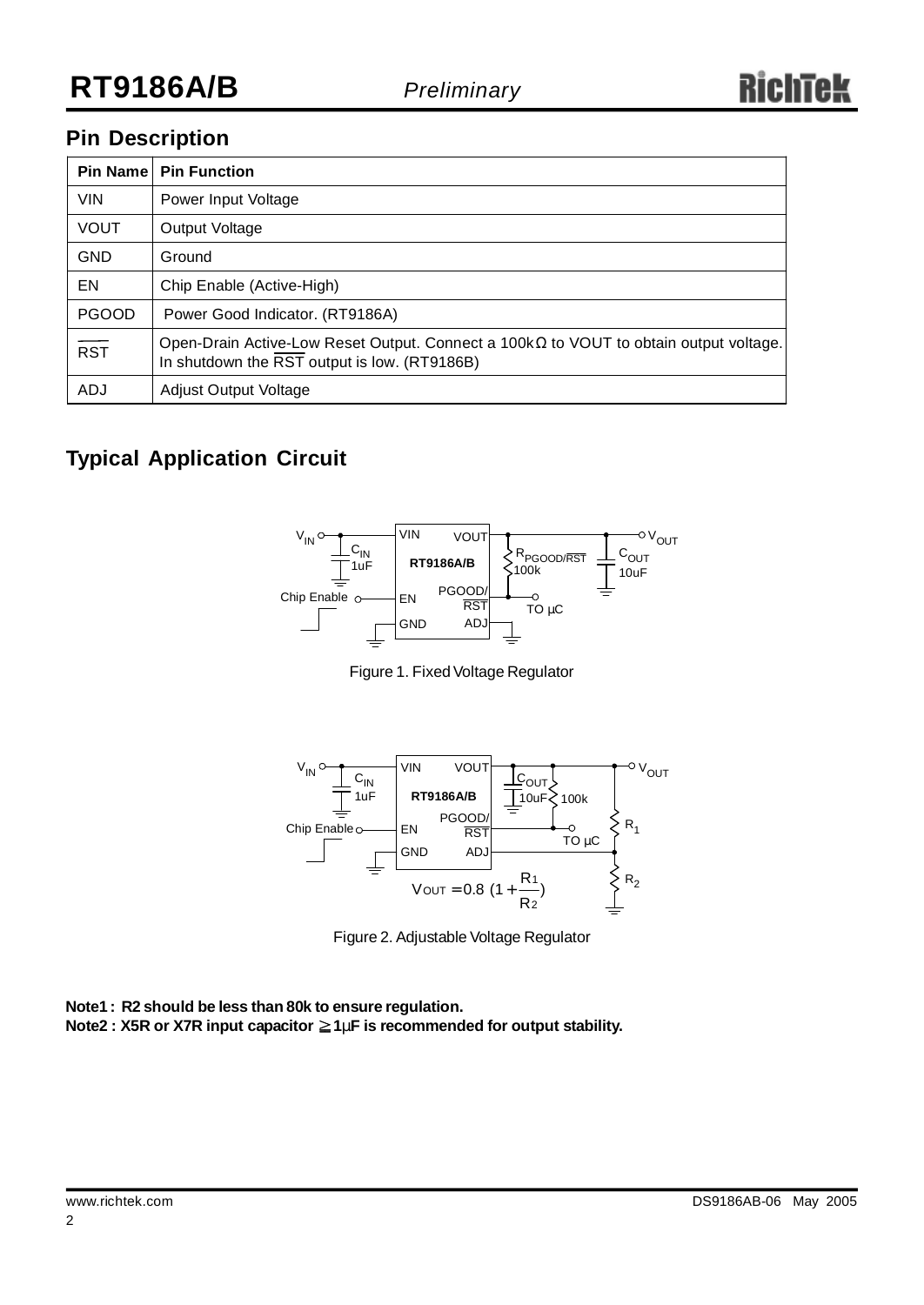### **Function Block Diagram**



-RT9186A-



-RT9186B-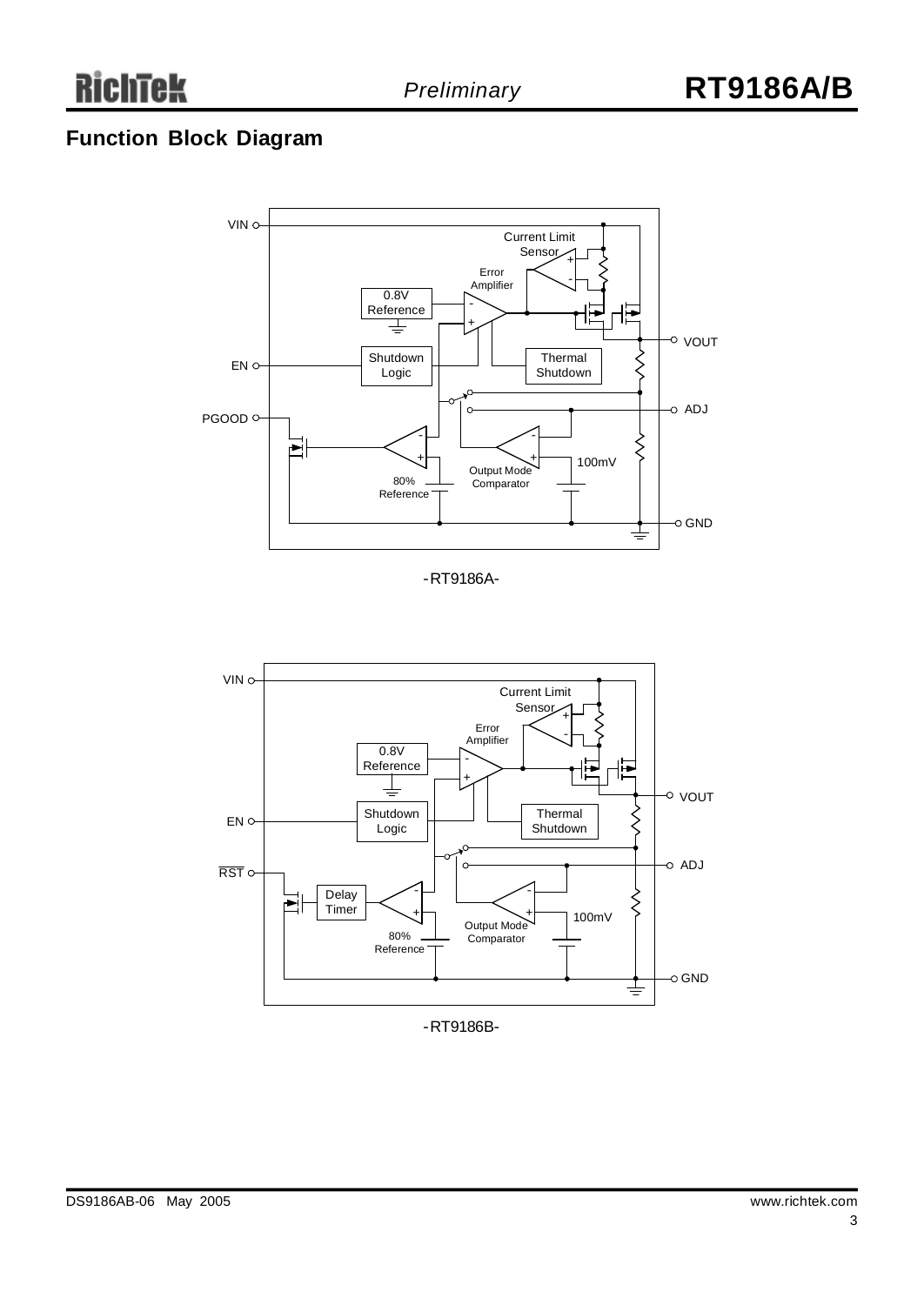### **Timing Diagram**



### **Absolute Maximum Ratings** (Note 1)

| Power Dissipation, PD $@T_A = 25°C$ |  |
|-------------------------------------|--|
|                                     |  |
|                                     |  |
| Package Thermal Resistance (Note 7) |  |
|                                     |  |
|                                     |  |
|                                     |  |
| <b>ESD Susceptibility</b> (Note 2)  |  |
|                                     |  |
|                                     |  |
|                                     |  |

### **Recommended Operating Conditions** (Note 3)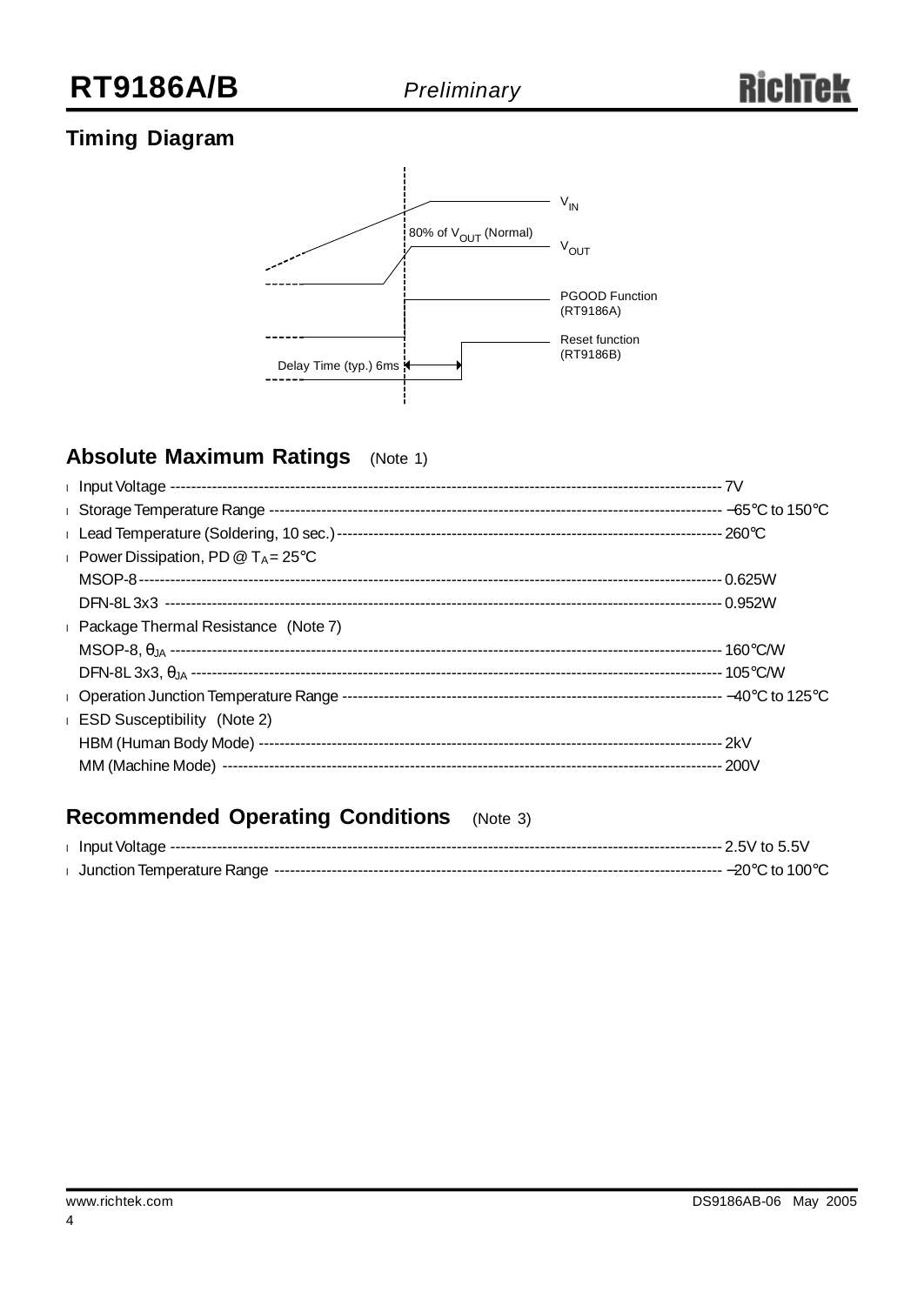### **Electrical Characteristics**

(VIN = VOUT(NOM) + 500mV or V<sub>IN</sub> = +2.5V (whichever is greater),  $T_A = 25^{\circ}C$ , unless otherwise specified)

| <b>Parameter</b>                         |                                                | <b>Symbol</b>      | <b>Test Conditions</b>                                             |                         | Min                      | <b>Typ</b>        | <b>Max</b>     | <b>Units</b>    |  |
|------------------------------------------|------------------------------------------------|--------------------|--------------------------------------------------------------------|-------------------------|--------------------------|-------------------|----------------|-----------------|--|
| <b>General Specification</b>             |                                                |                    |                                                                    |                         |                          |                   |                |                 |  |
| Input Under Voltage Lock-Out             |                                                | VUVLO              |                                                                    |                         | 2.0                      | 2.3               | 2.4            | $\vee$          |  |
| Output Voltage Accuracy<br>(Preset Mode) |                                                | ΔVOUT              | $I_{\text{OUT}}$ = 1mA to 500mA                                    |                         | $-3$                     | 0                 | $+3$           | %               |  |
|                                          | Adjustable Output Voltage Range                | Vout_adj           |                                                                    |                         | 0.8                      | $-$               | 4.5            | $\vee$          |  |
| <b>ADJ Pin Voltage</b>                   |                                                | VADJ               |                                                                    |                         | 0.784                    | 0.8               | 0.816          | V               |  |
| ADJ Input Bias Current                   |                                                | <b>LADJ</b>        | $V_{ADJ} = +0.8V$                                                  |                         | --                       | 10                | 100            | nA              |  |
| Maximum Output Current                   |                                                | I <sub>OUT</sub>   |                                                                    |                         | --                       | 500               | --             | mA              |  |
| <b>Short Circuit Current Limit</b>       |                                                | <b>ILIM</b>        | $V_{OUT} = 0V$                                                     |                         | 0.9                      | 1.4               | 2.0            | A               |  |
| Quiescent Current (Note 6)               |                                                | lQ                 | $I_{OUT} = 0mA$                                                    |                         | --                       | 190               | 250            | $\mu$ A         |  |
| Dropout Voltage                          | (Note 4)                                       |                    | $I_{OUT} = 500mA$                                                  | $V_{\text{OUT}} = 2.5V$ | --                       | 200               | 330            | mV              |  |
|                                          |                                                | VDROP              |                                                                    | $V_{OUT} = 3.3V$        | --                       | 160               | 220            |                 |  |
| Line Regulation                          |                                                | $\Delta V$ LINE    | $V_{OUT} + 0.1V < V_{IN} < 5.5V$<br>$I_{\text{OUT}} = 5 \text{mA}$ |                         | --                       | 0.02              | 0.125          | $\%$ /V         |  |
| Load Regulation<br>(Note 5)              |                                                | $\Delta V$ LOAD    | $I_{OUT} = 1mA$ to 500mA                                           |                         | $\overline{a}$           | 21                | 40             | mV              |  |
| <b>Chip Enable</b>                       |                                                |                    |                                                                    |                         |                          |                   |                |                 |  |
| Stan-by Current                          |                                                | <b>I</b> STBY      | $V_{IN} = 5.5V$                                                    |                         | --                       | 0.1               | $\overline{2}$ | μA              |  |
| <b>EN Threshold</b>                      | Logic-Low Voltage                              | <b>VENL</b>        | $V_{IN} = 2.5V$                                                    |                         | --                       | $-$               | 0.7            | $\vee$          |  |
|                                          | Logic-High Voltage                             | V <sub>ENH</sub>   | $V_{IN} = 5.5V$                                                    |                         | 1.6                      | --                | --             |                 |  |
| <b>EN Input Bias Current</b>             |                                                | <b>IEN</b>         | $V_{CE} = 5.5V$                                                    |                         | --                       | 20                | 100            | nA              |  |
| <b>Reset</b>                             |                                                |                    |                                                                    |                         |                          |                   |                |                 |  |
| <b>Reset Output Low Voltage</b>          |                                                | VOL                | Reset Output Sinking 2mA                                           |                         | $\overline{\phantom{a}}$ | 50                | 100            | mV              |  |
| Output High Leakage Current              |                                                |                    | $V_{\overline{\text{RST}}}$ = 5V                                   |                         | --                       | -−                | 100            | nA              |  |
| Threshold to Output Voltage              |                                                |                    | Rising edge, referred to VOUT                                      |                         | 77                       | 80                | 83             | %               |  |
| <b>Reset Delay Time</b>                  |                                                | T <sub>DELAY</sub> | Rising edge of V <sub>OUT</sub> to VRST                            |                         | 0.7                      | 6                 | 8              | ms              |  |
| <b>Power Good</b>                        |                                                |                    |                                                                    |                         |                          |                   |                |                 |  |
| <b>PGOOD Output Low Voltage</b>          |                                                |                    | PGOOD Output sinking 2mA                                           |                         | --                       | 50                | 100            | mV              |  |
| Output High Leakage Current              |                                                |                    | $V_{\text{PGOOD}} = 5V$                                            |                         | --                       | --                | 100            | nA              |  |
| Threshold to Output Voltage              |                                                |                    | Rising edge, refferred to $V_{\text{OUT}}$                         |                         | 77                       | 80                | 83             | $\%$            |  |
| <b>Thermal Protection</b>                |                                                |                    |                                                                    |                         |                          |                   |                |                 |  |
| Thermal Shutdown Temperature             |                                                | $T_{SD}$           |                                                                    |                         | 125                      | 160               | --             | $\rm ^{\circ}C$ |  |
|                                          | Thermal Shutdown Hysteresis<br>$\Delta T_{SD}$ |                    | --                                                                 | 30                      | $\overline{\phantom{a}}$ | $^\circ \text{C}$ |                |                 |  |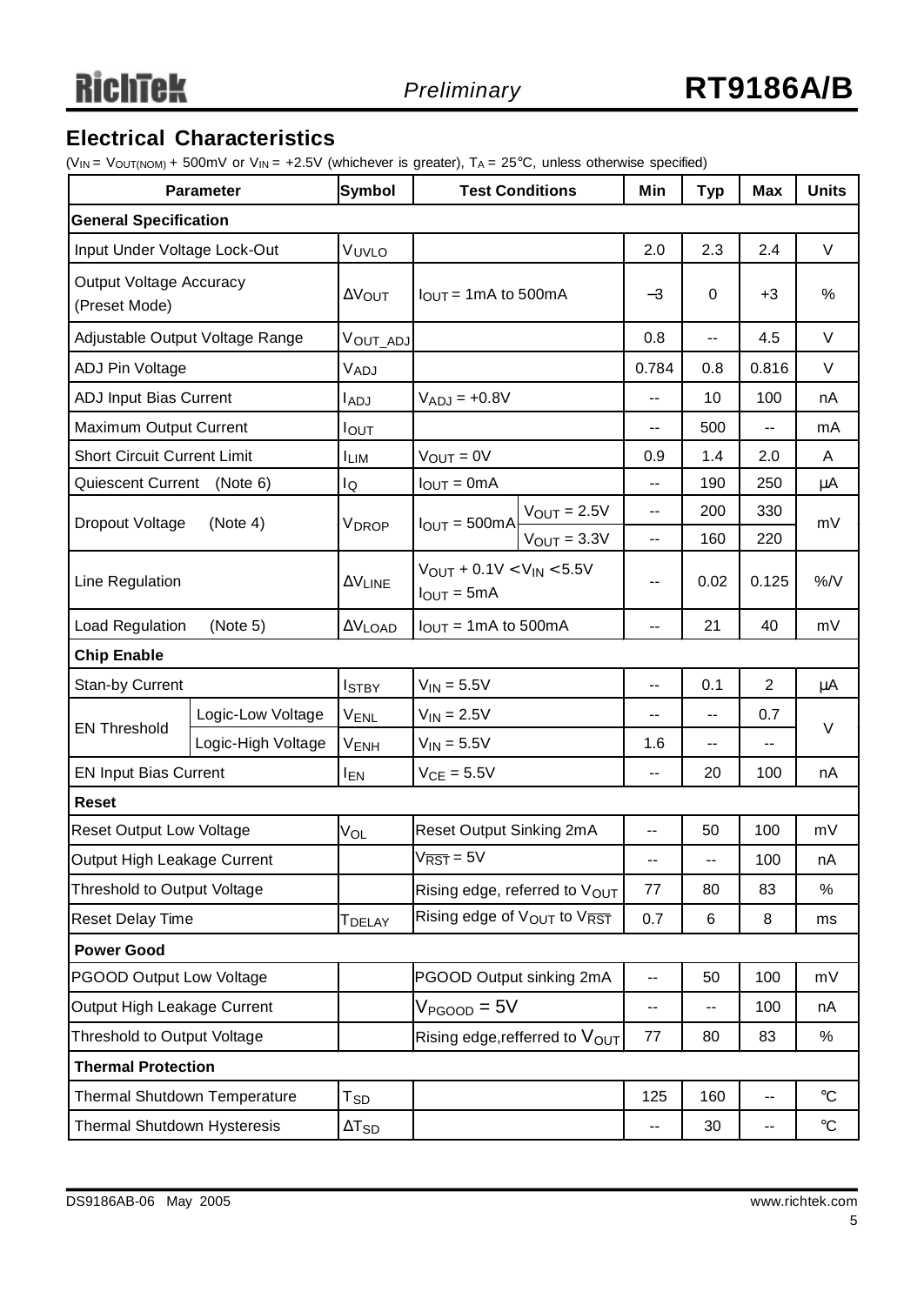- **Note 1.** Stresses listed as the above "Absolute Maximum Ratings" may cause permanent damage to the device. These are for stress ratings. Functional operation of the device at these or any other conditions beyond those indicated in the operational sections of the specifications is not implied. Exposure to absolute maximum rating conditions for extended periods may remain possibility to affect device reliability.
- **Note 2.** Devices are ESD sensitive. Handling precaution is highly recommended.
- **Note 3.** The operating conditions beyond the recommended range is not guaranteed.
- **Note 4.** The dropout voltage is defined as V<sub>IN</sub> V<sub>OUT</sub>, which is measured when V<sub>OUT</sub> is V<sub>OUT(NORMAL)</sub> − 100mV.
- **Note 5.** Regulation is measured at constant junction temperature by using a 20ms current pulse. Devices are tested for load regulation in the load range from 1mA to 300mA and 500mA respectively.
- **Note 6.** Quiescent, or ground current, is the difference between input and output currents. It is defined by  $I_Q = I_{IN}$   $I_{OUT}$  under no load condition ( $I_{\text{OUT}} = 0$ mA). The total current drawn from the supply is the sum of the load current plus the ground pin current.
- Note 7. θ<sub>JA</sub> is measured in the natural convection at T<sub>A</sub> = 25°C on a low effective thermal conductivity test board (single-layer, 1S) of JEDEC 51-3 thermal measurement standard.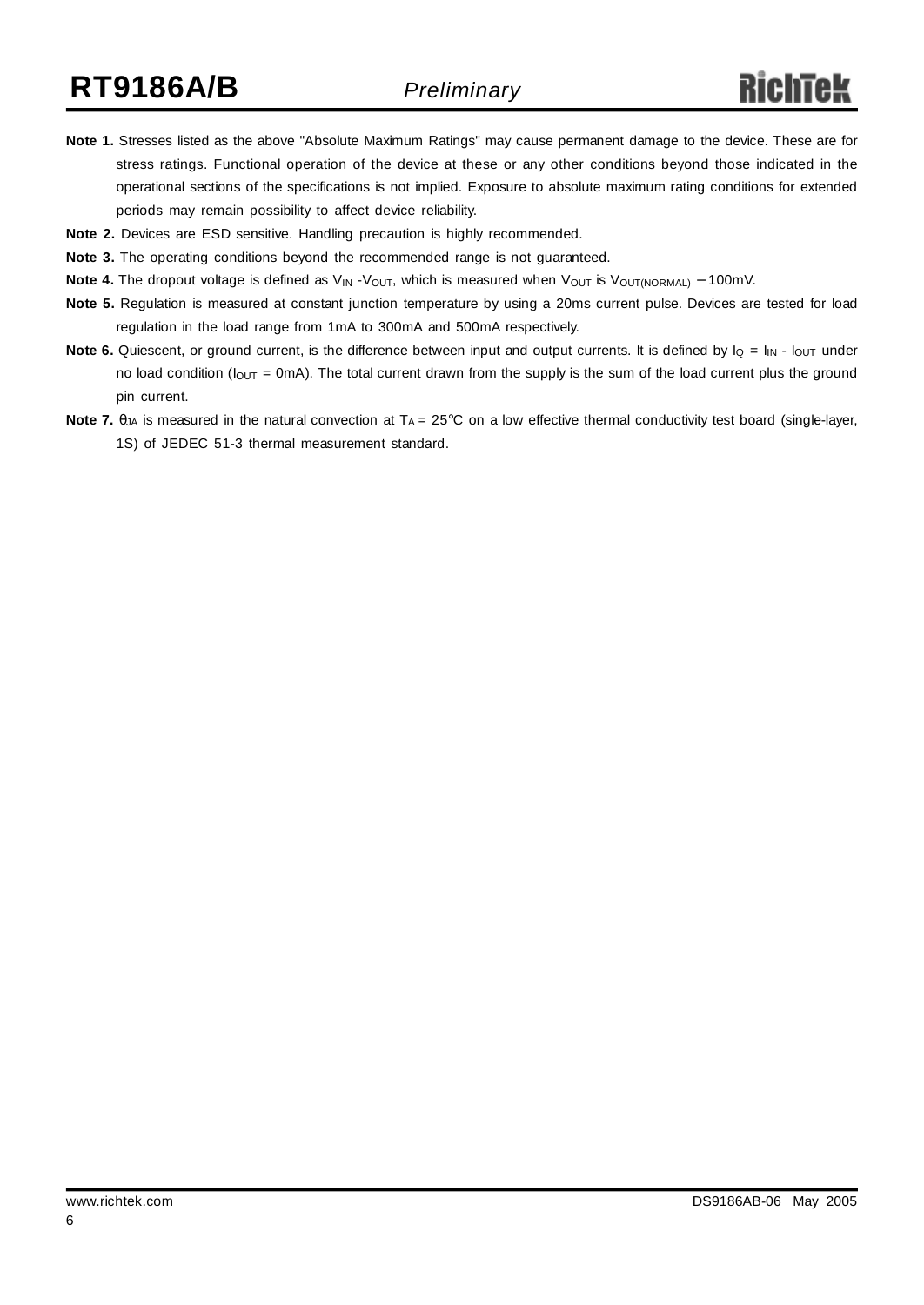#### **Typical Operating Characteristics**

 ${\bf C}_{\sf IN}$  = 1uF(X7R Ceramic),  ${\bf C}_{\sf OUT}$  = 10uF(Y5V Ceramic), T<sub>A</sub> = 25°C, unless otherwise specified.

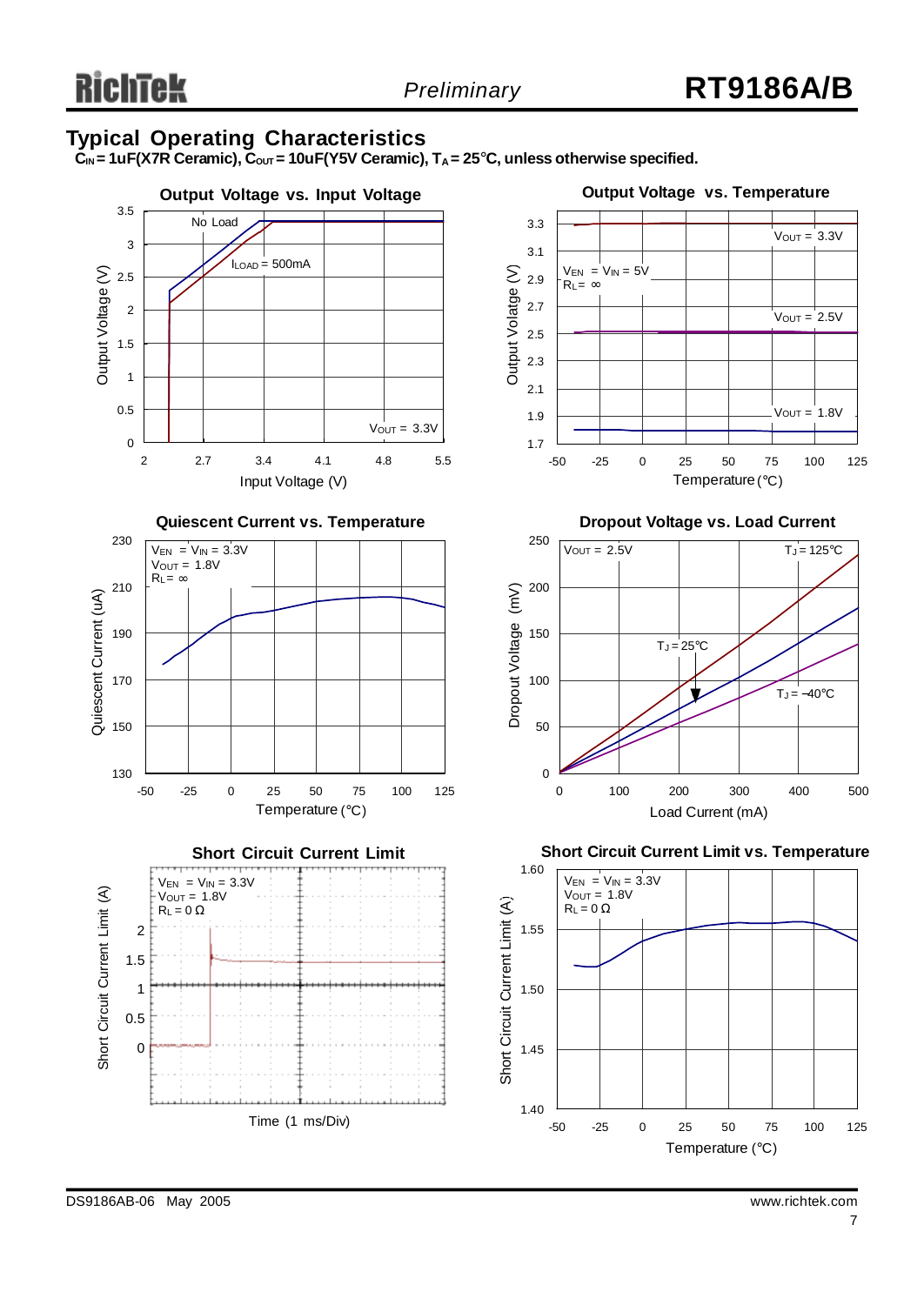# R

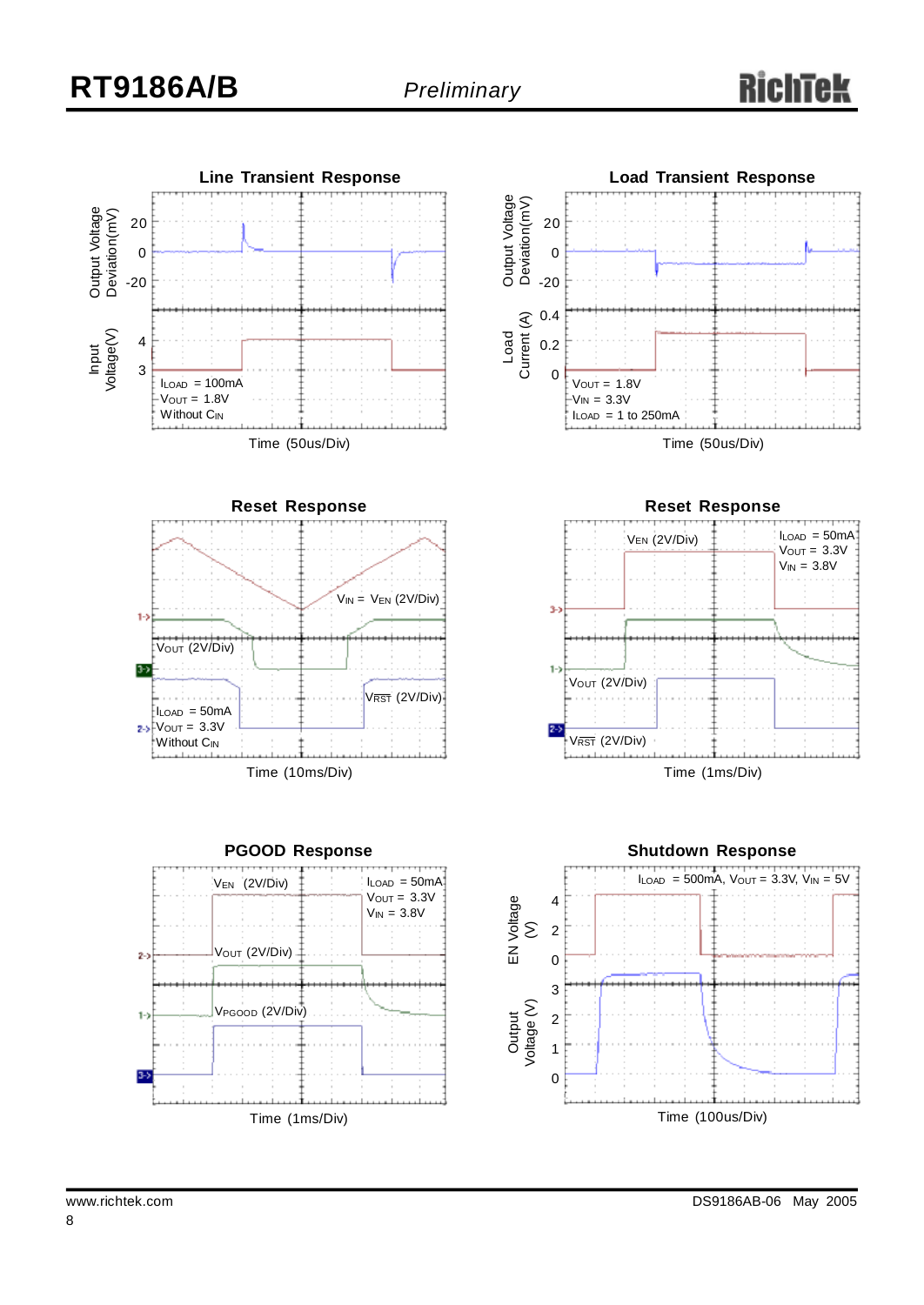### **Application Information**

#### **Capacitor Selection and Regulator Stability**

Careful selection of the external capacitors for RT9186 is highly recommended in order to remain high stability and performance.

Regarding the Input capacitor, connecting a capacitor which is  $\geq 1 \mu$ F between input and ground is a must. Distance less than 1 cm between input pin and ground of RT9186 is recommended to avoid any unstability. With larger value of capacitor adding on lower ESR could result in better performance for both PSRR and line transient response.

Regarding the output capacitor, connecting a10μF capacitor between output and ground is a must. Any capacitor is acceptable only with a highlight of relation between ESR region and Load current, shown in below. Output capacitor with larger capacitance can reduce noise and improve load transient response, stability, and PSRR. The same as Input capacitor, distance less than 1 cm between output pin and ground of RT9186 is recommended to avoid any unstability.



#### **Input-Output (Dropout) Voltage**

A regulator' s minimum input-to-output voltage differential (dropout voltage) determines the lowest usable supply voltage. In battery-powered systems, this determines the useful end-of-life battery voltage. Because the device uses a PMOS, its dropout voltage is a function of drain-tosource on-resistance,  $R_{DS(ON)}$ , multiplied by the load current:

 $V_{\text{DROPOUT}} = V_{\text{IN}} - V_{\text{OUT}} = R_{\text{DS(ON)}}$   $I_{\text{OUT}}$ 

#### **Over-Current and Short-Circuit Protection**

The RT9186 continuously monitors output current to provide maximum safety. In the event of output over current or short-circuit, over-current protection function will activate and override the voltage regulation function to limit output current at 1.4A typically. Large power dissipation at this condition may cause chip temperature to raise and trigger the over temperature protection if over-current or shortcircuit is not removed in a short time

#### **Power Good and Reset**

The power good and the reset output is an open-drain output. Connect an 100kΩ pull up resistor to  $V_{OUT}$  to obtain an output voltage. The power good will output high immediately after the output voltage arrives 80% of normal output voltage. In the same situation, the reset will output high with 6ms delay time. SeeTimingDiagram andTypical Operating Characteristics.

#### **Adjustable Operation**

The output voltage of RT9186 is adjustable from 0.8V to 4.5V by an external voltage divider as shown in Typical Application Circuit Figure 2. The value of R2 should be less than 80kΩ to ensure regulation.

#### **Chip Enable Operation**

Pull the EN pin low to drive the device into shutdown mode. At the same time, PGOOD/RST is pulled low. During shutdown mode, the standby current drops to  $0.1\mu$ A (typ). The output voltage decay rate is determined by the external capacitor and load current. Drive the EN pin high to turn on the device again.

### **Region of Stable C<sub>OUT</sub> ESR vs. Load Current**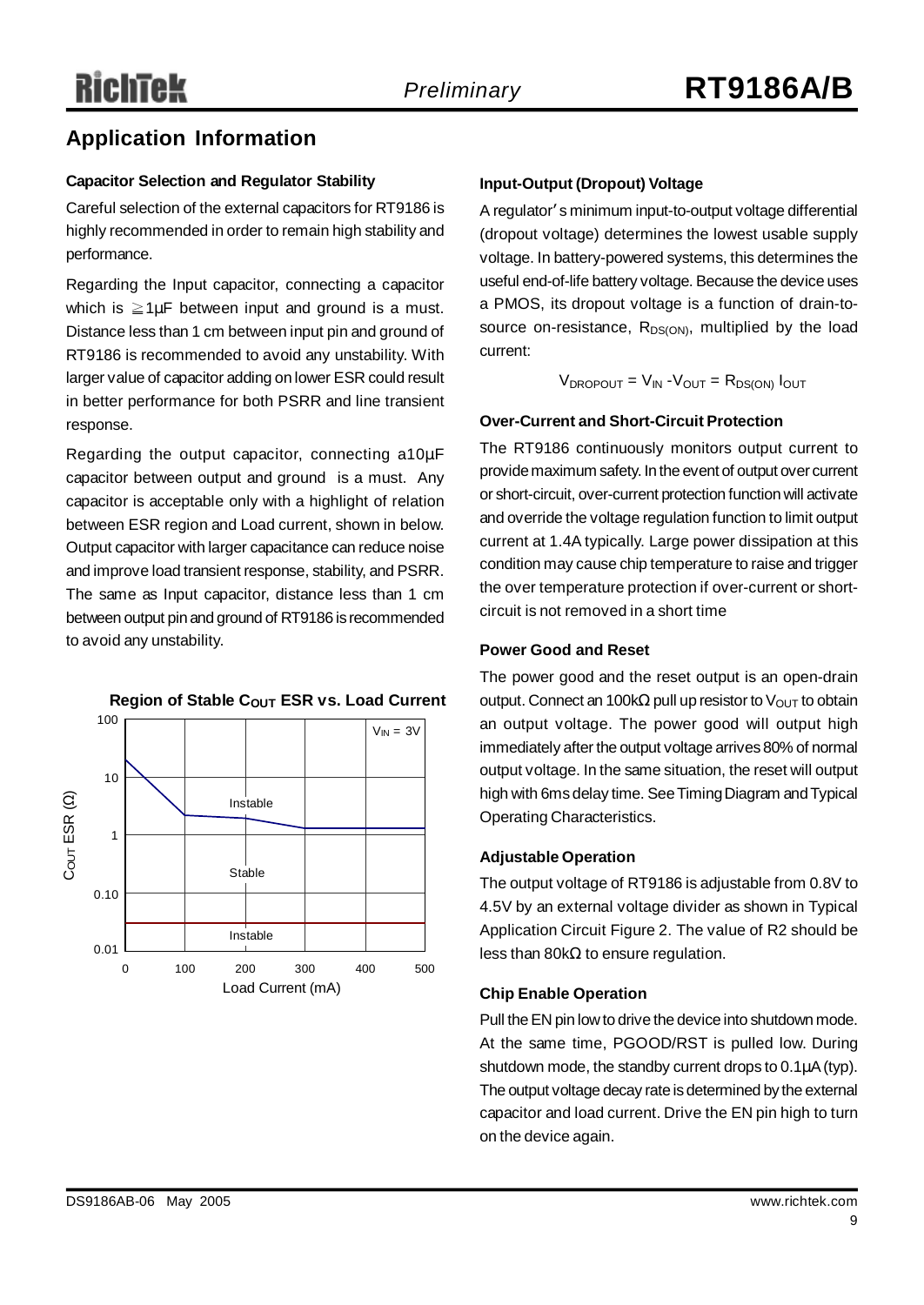#### **Reverse Current Path**

The PMOS pass element of RT9186 has an inherendiode connected between the regulator input and output as shown in Figure 3. The inherent diode will be forward biased and conduct an unlimited current if  $V_{\text{OUT}}$  is sufficiently higher than  $V_{IN}$  A Schottky diode is recommended connecting parallel with the inherent diode in the application where output voltage may be higher than input voltage as shown in Figure 4. This Schottkly will clamp the forward bias voltage to 0.3V and conduct the possible current to protect the RT9186 from damage by unlimited current.



Figure 3. Inherent Diode of PMOS PassTransistor



Figure 4. Schottkly Diode Parallel with The Ingerent Diode

#### **Thermal Considerations**

Thermal protection limits power dissipation in RT9186A/B. When the operation junction temperature exceeds 160°C, the OTP circuit starts the thermal shutdown function and turns the pass element off. The pass element turn on again after the junction temperature cools by 30°C.

For continuous operation, do not exceed absolute maximum operation junction temperature 125°C. The power dissipation definition in device is:

$$
P_D = (V_{IN} \cdot V_{OUT}) \times I_{OUT} + V_{IN} \times I_Q
$$

The maximum power dissipation depends on the thermal resistance of IC package, PCB layout, the rate of Figure 5

surroundings airflow and temperature difference between junction to ambient. The maximum power dissipation can be calculated by following formula:

$$
P_{D(MAX)} = \left(\ T_{J(MAX)} \cdot T_A\ \right)/\ \theta_{JA}
$$

Where  $T_{J(MAX)}$  is the maximum operation junction temperature 125 $\degree$ C, T<sub>A</sub> is the ambient temperature and the  $\theta_{\text{JA}}$  is the junction to ambient thermal resistance.

For recommended operating conditions specification of RT9186A/B, where  $T_{J(MAX)}$  is the maximum junction temperature of the die (125 $\degree$ C) and  $T_A$  is the maximum ambient temperature. The junction to ambient thermal resistance  $\theta_{JA}$  is layout dependent. For DFN-8L 3x3 package, the thermal resistance  $\theta_{JA}$  is 105°C/W on the standard JEDEC 51-3 single-layer 1S thermal test board and 70°C/W on the standard JEDEC 51-7 4-layers 2S2P thermal test board. The maximum power dissipation at  $T_A = 25^{\circ}$ C can be calculated by following formula:

 $P_{D(MAX)} = (125^{\circ}C - 25^{\circ}C) / 105 = 0.952 W$  for single-layer 1S board

 $P_{D(MAX)} = (125^{\circ}C - 25^{\circ}C) / 70 = 1.428$  W for 4-layers 2S2P board

The maximum power dissipation depends on operating ambient temperature for fixed  $T_{J(MAX)}$  and thermal resistance  $\theta_{JA}$ . For RT9186A/B packages, the Figure 5 of derating curves allows the designer to see the effect of rising ambient temperature on the maximum power allowed.



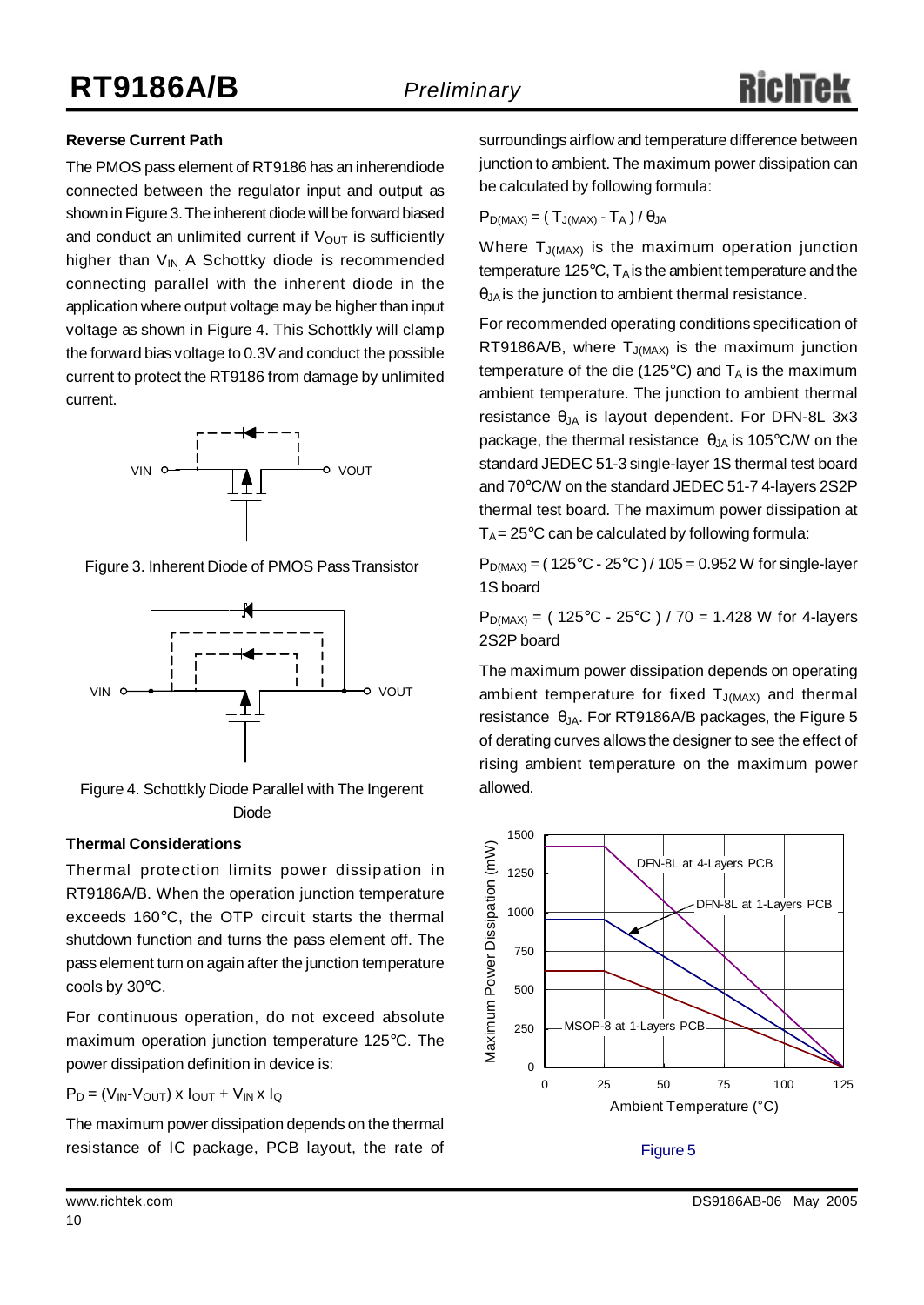# RichTek

#### **PCB Layout**

Good board layout practices must be used or instability can be induced because of ground loops and voltage drops. The input and output capacitors *MUST* be directly connected to the input, output, and ground pins of the device using traces which have no other currents flowing through them.

The best way to do this is to layout  $C_{IN}$  and  $C_{OUT}$  near the device with short traces to the  $V_{\text{IN}}$ ,  $V_{\text{OUT}}$ , and ground pins. The regulator ground pin should be connected to the external circuit ground so that the regulator and its capacitors have a "single point ground".

It should be noted that stability problems have been seen in applications where "vias" to an internal ground plane were used at the ground points of the device and the input and output capacitors. This was caused by varying ground potentials at these nodes resulting from current flowing through the ground plane. Using a single point ground technique for the regulator and it' s capacitors fixed the problem. Since high current flows through the traces going into  $V_{IN}$  and coming from  $V_{OUT}$ , Kelvin connect the capacitor leads to these pins so there is no voltage drop in series with the input and output capacitors.

Optimum performance can only be achieved when the device is mounted on a PC board according to the MSOP-8 Board Layout diagram.



MSOP-8 Board Layout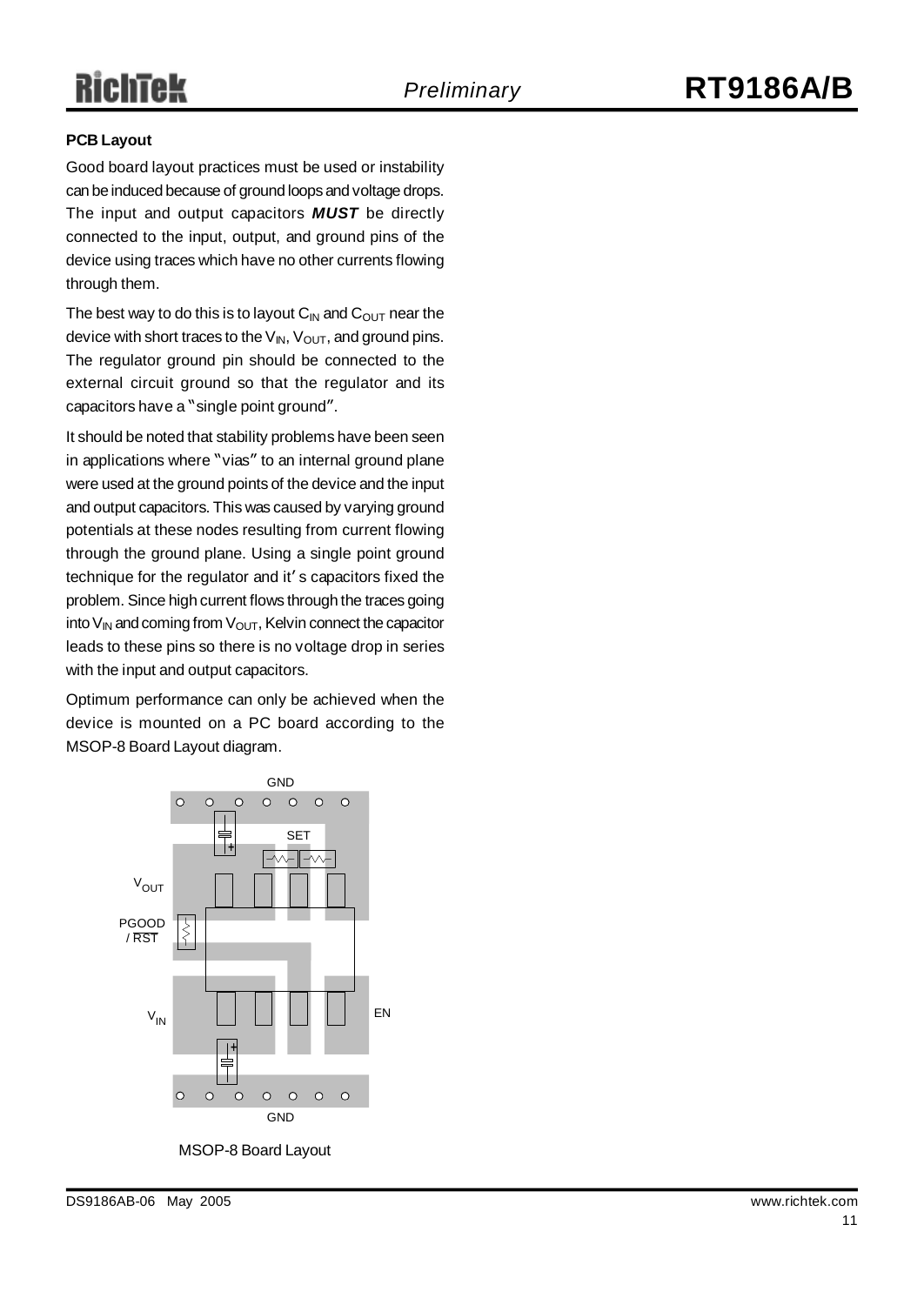### **Outline Dimension**



|                |       | <b>Dimensions In Millimeters</b> | <b>Dimensions In Inches</b> |       |  |
|----------------|-------|----------------------------------|-----------------------------|-------|--|
| Symbol         | Min   | <b>Max</b>                       | Min                         | Max   |  |
| A              | 0.810 | 1.100                            | 0.032                       | 0.043 |  |
| A <sub>1</sub> | 0.000 | 0.150                            | 0.000                       | 0.006 |  |
| A2             | 0.750 | 0.950                            | 0.030                       | 0.037 |  |
| b              | 0.220 | 0.380                            | 0.009                       | 0.015 |  |
| D              | 2.900 | 3.100                            | 0.114                       | 0.122 |  |
| е              | 0.650 |                                  | 0.026                       |       |  |
| Е              | 4.800 | 5.000                            | 0.189                       | 0.197 |  |
| E <sub>1</sub> | 2.900 | 3.100                            | 0.114                       | 0.122 |  |
|                | 0.400 | 0.800                            | 0.016                       | 0.031 |  |

**8-Lead MSOP Plastic Package**